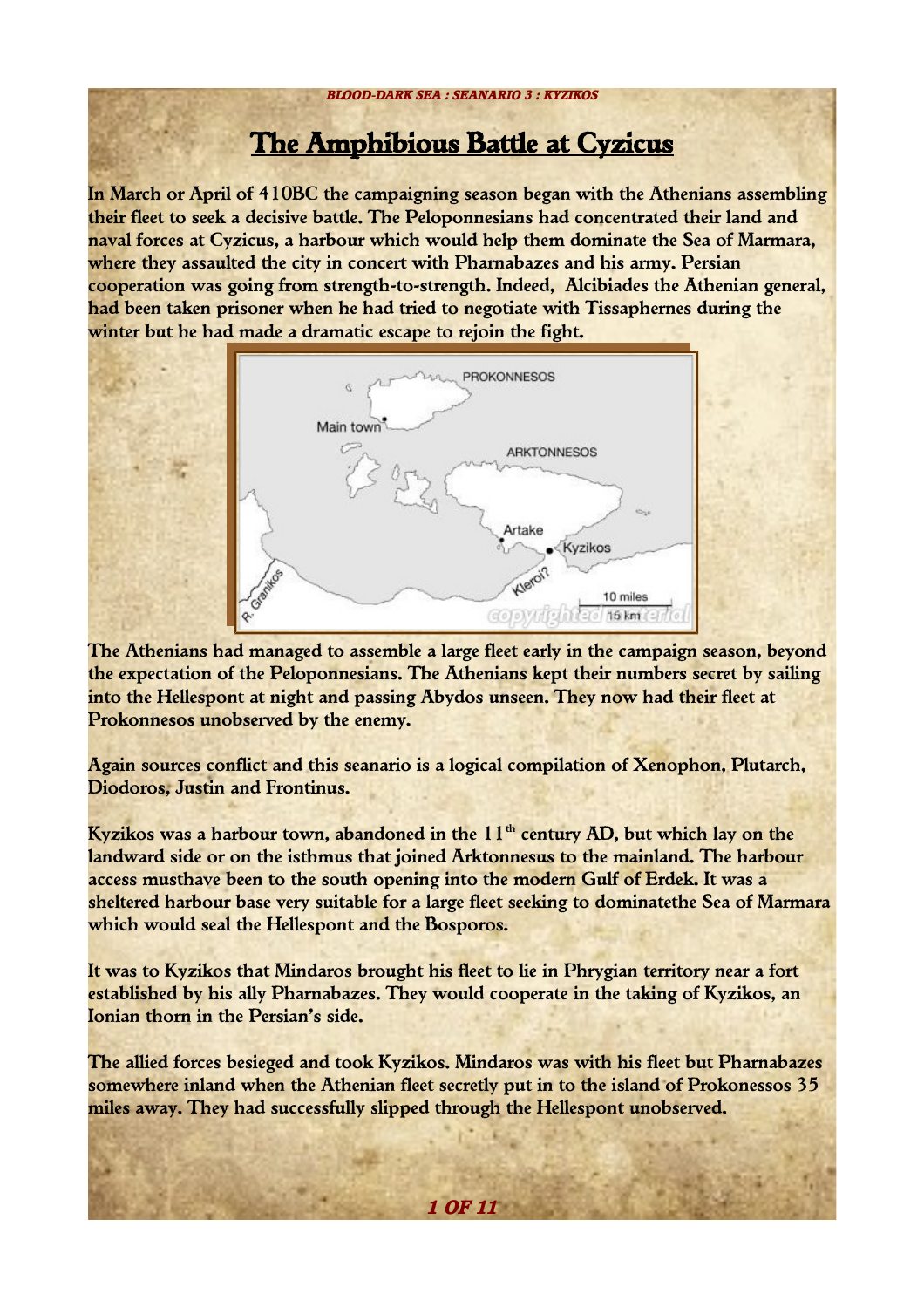#### **BLOOD-DARK SEA : SEANARIO 3 : KYZIKOS**

The colourful Athenian general Alkibiades seems to have dominated the leadership of the Athenian force. He had deserted to the Spartans but returned to the fold, He then flirted with the Persians, aiming to get them on side against Sparta but misjudged that enterprise so badly he ended up a prisoner. Now he had escaped and resumed some dominance in command, probably much to the chagrin of his opponents within the Athenian forces.

# THE BATTLE

The Athenians were determined to fight a decisive naval battle and cripple Spartan sea-power. They also wanted Kyzikos back in their sphere of influence. To this end they planned the battle, as they did their approach, carefully.

First, Athenian hoplites were landed west of Kyzikos on Arktonnesus, maybe near Artake, perhaps during the night, under a commander, Cheirias, and advanced



*Alcibiades returns to aid Athens after betraying the city for the previous 5 years..*

towards the city aiming to retake it. This force was, I think, the same squadron which was led by Theramenes in the following battle.

The main Athenian fleet then moved into the Gulf of Erdek.

### The Naval Engagement

Some complex constructions have been made to describe the ensuing battle as a tactical masterpiece with coordinated action by different parts of the Athenian fleet. It is rare to see any coordinated action of separate groups of ships in the Peloponnesian Wars due to the difficulties of signalling and varying sailing conditions. Alcibiades was a well-connected 'Golden Boy' whose supporters would have lost no chance to report favourably on his projects. Personally, I think his achievement in surprising the Spartan fleet was enough of a coup without reading a great deal more into the action.

The day started with bad weather. Visibility was poor. Alcibiades used this to get closer to Kyzikos unseen. He did not have all his ships with him in one body. The squadron which landed hoplites on Arktonessus had not yet rejoined and must have been on the way towards Kyzikos.

Another part of the Athenian force was under the command of the general Thrasybullus. This squadron had become detached from Alcibiades squadron on the way over from Prokonnessos and was some distance to the south west.

The total Athenian fleet may have been as many as 86 ships. Alcibiades squadron was significantly smaller than the Peloponnesian force which was between 60 and 80 strong.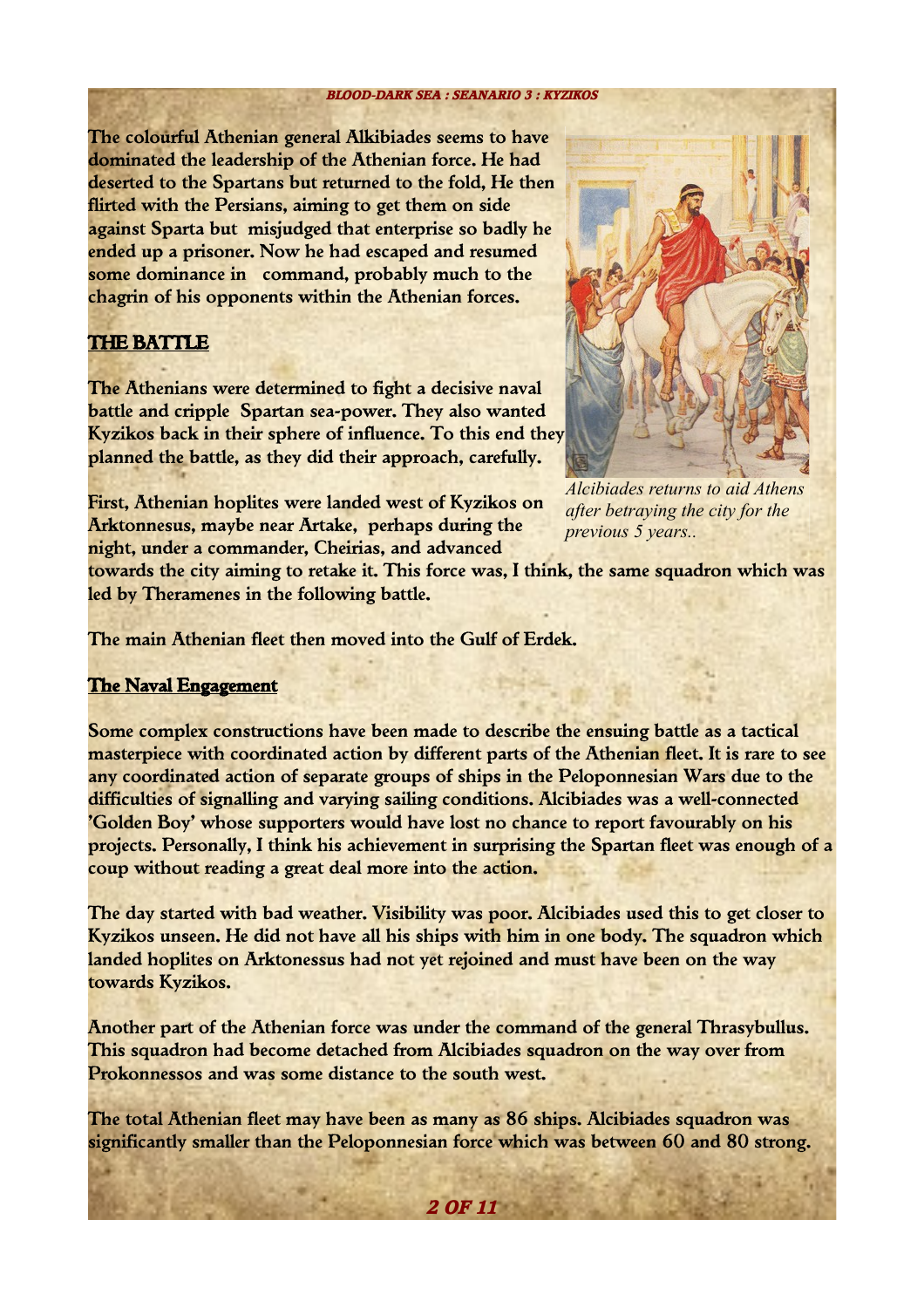If we give Thrasybullus 20, the northern force, under Theramenes, 20 and Alcibiades 40 we may be some where close to a feasible order of battle. The 200 hoplites and 100 archers which could have been landed from 20 triremes with Cheirias may have been a reasonable force to approach the city from its landward side.

Alkibiades must have been aware of the relative location of his forces but to say he actively coordinated their actions is stretching things, in my opinion.

The next part of the action is again possible to interpret as a stroke of genius or a happy accident. Alcibiades bumps into Mindaros who is at sea with his fleet. It is uncertain what Mindaros would be doing at sea in bad weather early in the morning. Triremes would not be moored offshore overnight. They may have been training, but again, the poor weather makes this doubtful. Plutarch says they are offshore from Kyzikos. Maybe they were in the process of putting to sea. In any case, Alkibiades' squadron was sighted and pursued. If the Peloponnesians sighted an inferior force Mindaros would have tried to sieze a chance to reduce Athenian forces while he had his ships concentrated.



Alkibiades was outnumbered and withdrew in front of the enemy. He reckoned on the rest of his forces coming up to help. It would be possible for Thrasybullus' force to be further out to sea and visible to Alkibiades but not to the Spartan commander, in the limited visibility.

The Peloponnesian fleet may or may not have been engaged at sea, but at some point saw at least Thrasybullus' force and realised their predicament. They ran for the shore some way south of Kyzikos – maybe because the Athenian northern squadron had come into sight , maybe because they would then lie closer to the camp of Pharnabazes Phrygian troops and drew their ships together to defend the prows which pointed out to sea from Athenian attempts to drag them away.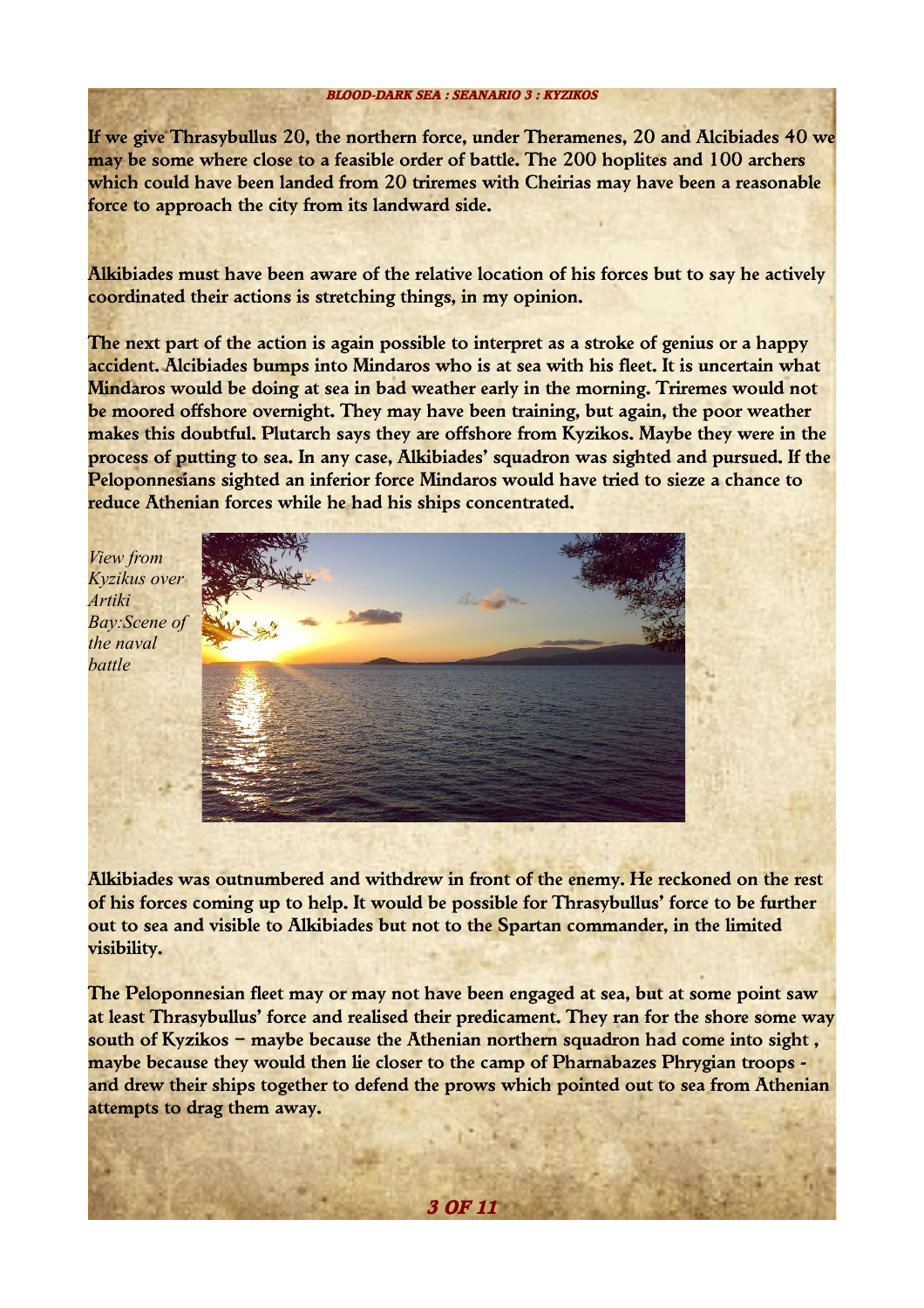

*The beach where the Peleponnesians probably drew their ships up: Looking north to Artkonnesus*

The sea battle was largely over now, and a complex engagement followed onshore.

It is possible to orchestrate an interesting sequence of events to make for a good wargame of the naval engagement. The outcome of this will then give an interesting scenario for the land battle. A simple set of land battle rules will allow the whole action to be fought.

Some modern descriptions, based on the ancient sources make out this battle was a naval Cannæ, with Alcibiades expertly luring the enemy fleet into the jaws of a trap he had set. If this was true, why was the victim not chopped to pieces out at sea ? I think reading the ancient authors reveals an amount of lily-gilding and joining-of-dots. However, we are not best placed to gainsay them at this distance in time. In my opinion one should examine the degree to which ancient fleets generally singularly failed to synchronize their efforts or even cooperate at all and consider whether a better performance was likely in poor conditions. It is enough to commend Alcibiades for surprising the enemy without accrediting him some unique plan. Running before a superior force when one knew allies were nearby is mentioned several times as a stratagem by Thucydides. There is no way Alcibiades could know how many enemy ships he would meet, in the poor weather – where he would meet them nor could he know their reaction. At best, we should credit him with planning to sweep the bay ensuring no enemy ships could escape and counting on a major clash off Kyzikos due to his early start and approach under cover of poor visibility.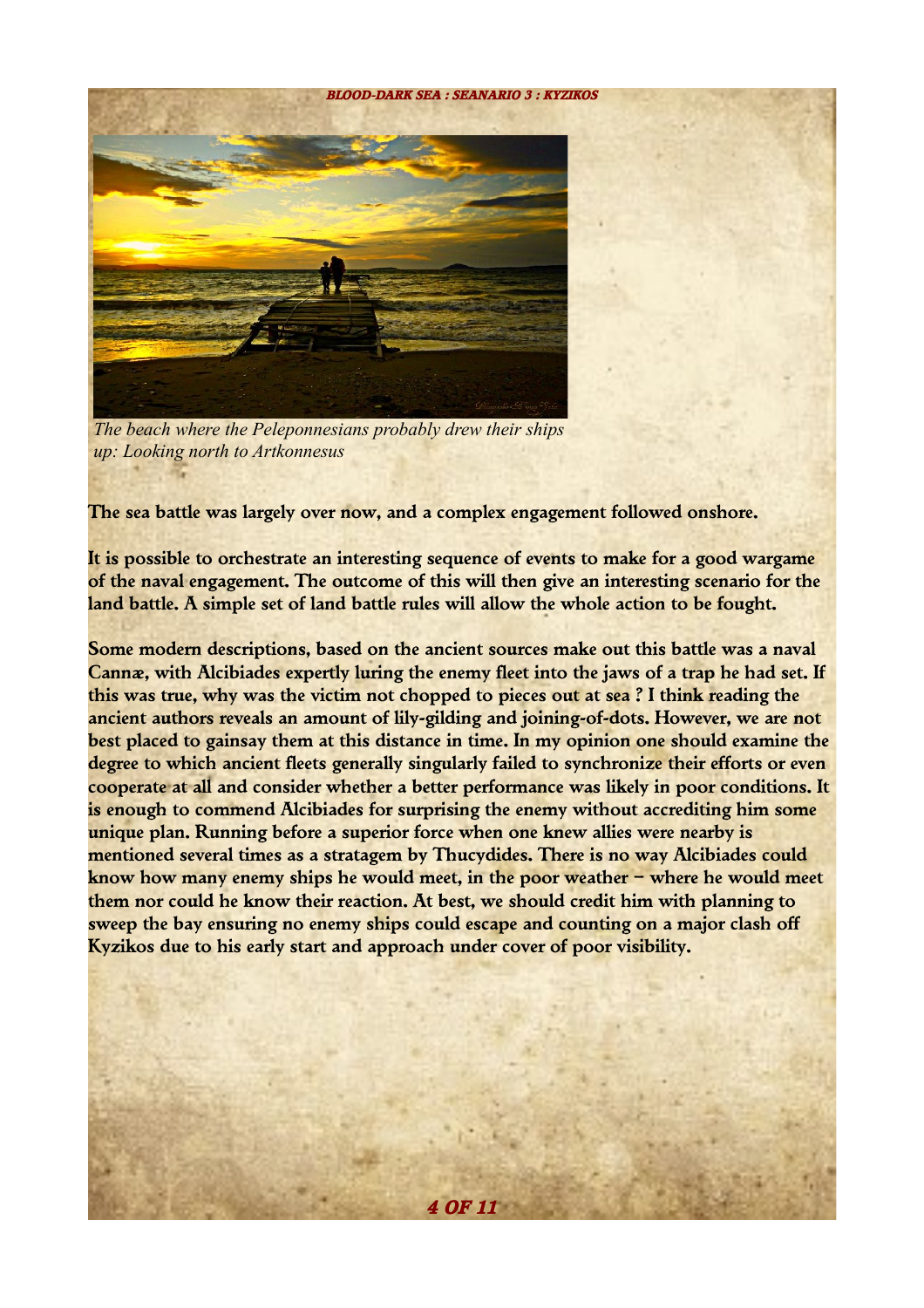

# The Battle on the Beach

Mindaros' ships escaped the clutches of the Athenians and beat them in a race to the shore. This was a standard tactic for a disadvantaged side. The idea was to draw one's ships up onto the beach close together and man the bows with all possible men. In this way the enemy could not make ram attacks, could not outflank the beached fleet, and had to engage in a costly frontal assault if he wished to capture any prizes.

60 or so Peloponnesian ships now lay side-by-side on the beach south of Kyzikos on the shore of the bay of Erdek. Some distance inland lay a camp, maybe fortified, occupied by Pharnabazes' troops. Pharnabazes was cooperating with the Spartans to damage Athenian power and gain influence over the Greek cities on the coast of Asia Minor. His forces were based on a core of Hellenic mercenaries – it required hoplites to deal with hoplites – and his own Phrygian troops which were the usual Persian infantry who were lightly armoured and armed with bows and spears. He also had a body of cavalry, his elite troops, which were not in the camp but some distance away, probably with Pharnabazes himself.

Xenophon implies that Alcibiades landed first, nearer to the town with twenty ships and it was this which forced Mindaros to beach some distance away. It is, in any case, unlikely that a large fleet could take refuge in a small towns' harbour. The proximityof supporting troops was more likely the deciding factor.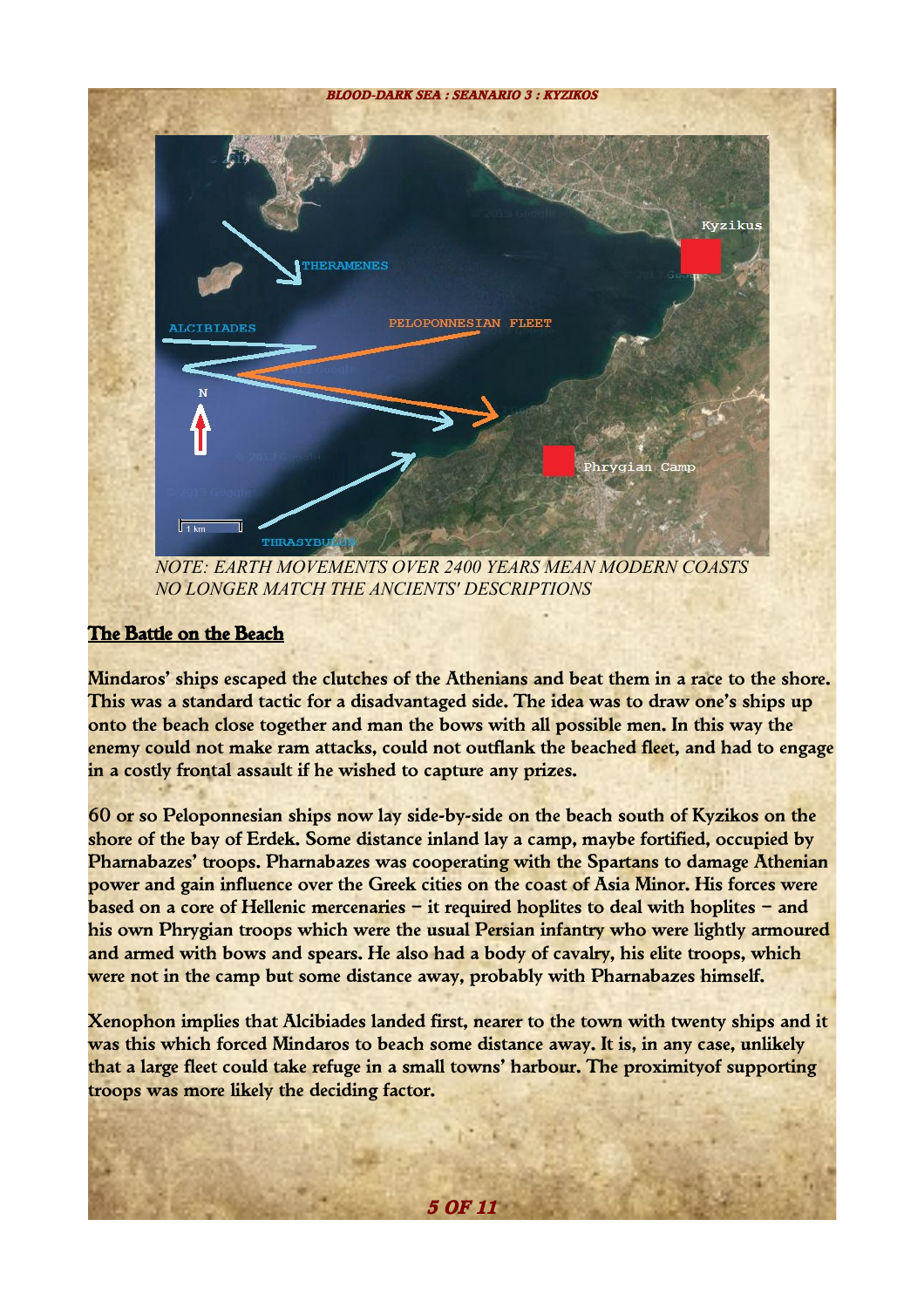#### **BLOOD-DARK SEA : SEANARIO 3 : KYZIKOS**



Alcibiades attacked the right of the beached fleet. His ships sought to grapple and drag-off the enemy ships. This battle was fierce, both commanders closely involved, and Phrygian troops came up to help the Peloponnesians.

Then Thrasybullus' squadron attacked the Peloponnesian left and landed his hoplites and archers to roll up the enemy flank.

This was countered by Mindaros sending half the Peloponnesian hoplites and the Hellenic mercenaries of Pharnabazos under the commander Clearchos to block them. The two forces of heavy infantry clashed violently and Thrasybullus was struggling.

At this point the Athenians were outnumbered overall and the battle was stale-mated.



Then Theramenes landed on the Kyzikos flank and Cleirias' troops also arrived. This gave the Athenians new wind and disheartened their opponents. The mercenaries began to give way on the Peloponnesian left and their Greek allies to be beaten by the Athenians.

Mindaros' was now forced to face the enemy behind him and at sea simultaneously. He divided his troops and fought bravely on. When he fell, fighting, his troops broke and ran inland.



The Athenian victory was total. The entire enemy fleet was captured. No pursuit of the defeated troops was possible due to reports that Pharnabazes was approaching with his cavalry. They withdrew to Prokonessos with their prisoners and prizes. Unusually, they set up two trophies for this battle, one for the victory at sea and one for the victory on land.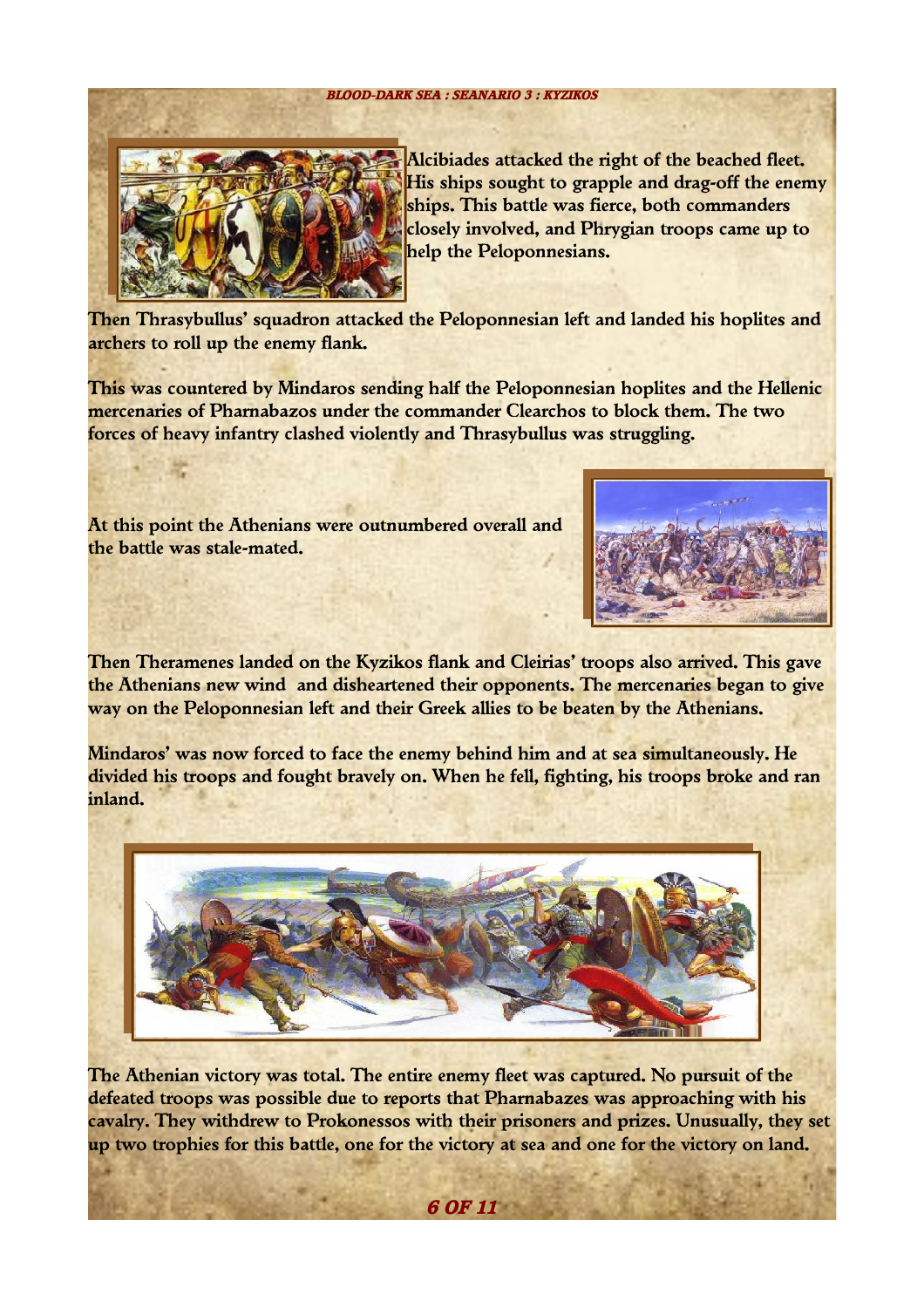The city of Kyzikus was reoccupied and taken back into the Athenian fold, paying a large fine for the privilege.

The Spartans now sent home one of the most hapless messages in military history: 'Ships lost, general (Mindaros) dead, men are starving, do not know what to do'.......

## WARGAME

There are many possibilities for gaming the battle. The player must decide what the focus of his game will be and proceed from there. This gives us several seanario possibilities.

- 1. BATTLE AT SEA
- 2. BATTLE ON THE SHORE
- 3. WHOLE ACTION ( TOO LONG AND TOO MUCH SPACE REQUIRED)
- 4. START FROM FIRST LIGHT (TOO LONG, TOO MANY VARIABLES)
- 5. START FROM FIRST CONTACT (TOO MANY VARIABLES)
- 6. START FROM POINT AT WHICH PELOPONNESIANS REALISE SITUATION AND FLEE

A quick evaluation gives us 3 main variants: Sea Battle(1), Shore Battle(2), Whole Action(6).

# THE SEA BATTLE

The crucial thing here is to start from the point at which the Peloponnesians see they are up against superior Athenian forces. The player then has decisions to make and goals can be set.

A simple pursuit of Alcibiades squadron just wastes playing time.

Using the deployment diagram the initial deployments can be semi-randomly decided. Set deployments are hard to decide upon and render the game boring to replay.

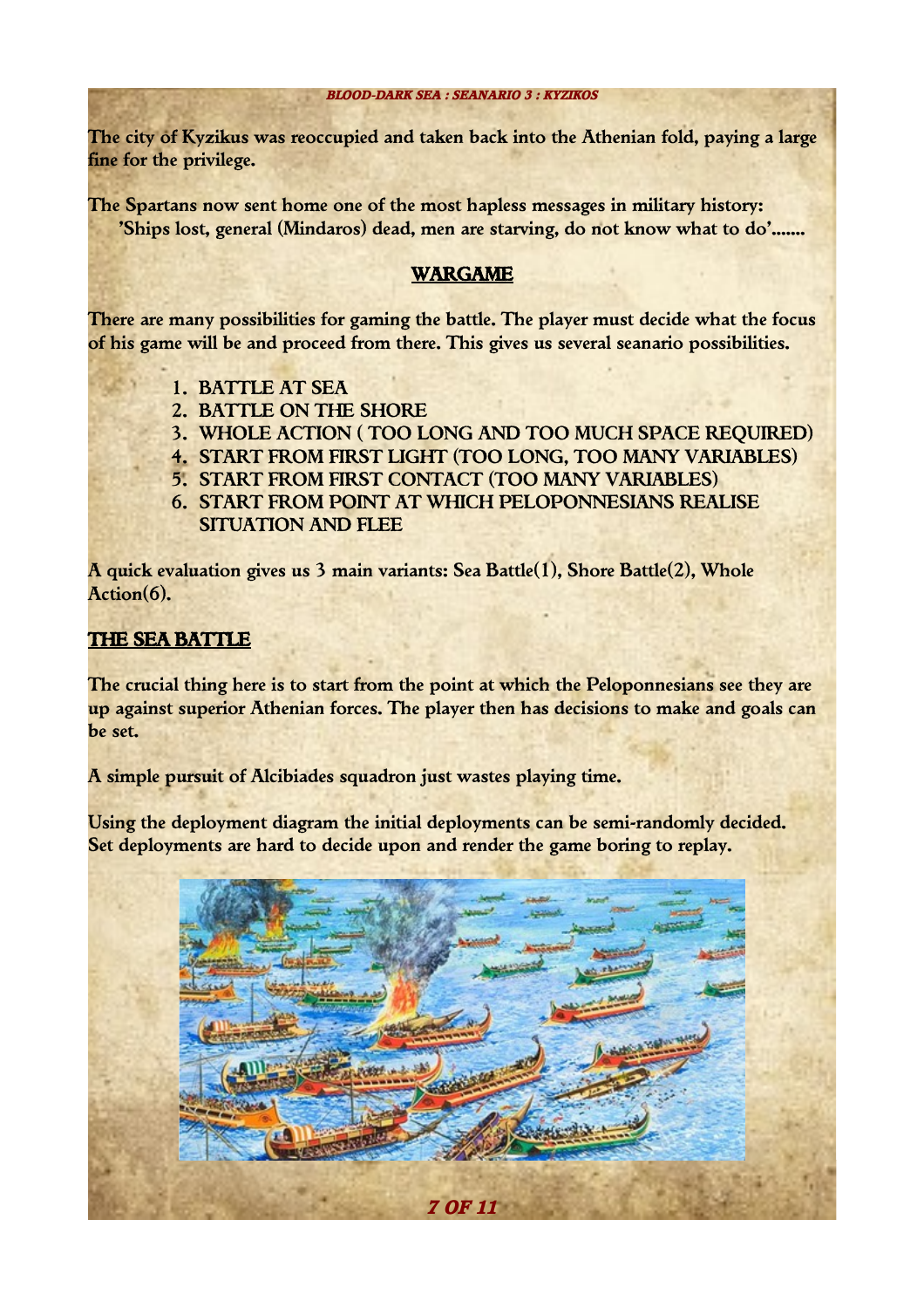## THE FORCES

Ship numbers can be reduced if the strength ratios are preserved. Though reducing the action down to a total of less than 40 participants may detract from the very nature of an ancient sea battle.

| <b>SQUADRON</b>                        | <b>NUMBER</b>                             | <b>TYPE</b>                          | <b>CREW</b><br><b>SKILL</b>       | <b>COMMAND</b><br><b>SKILL</b>   | <b>SHIP</b><br><b>CLASS</b>          | <b>EPIBATAI</b>       |
|----------------------------------------|-------------------------------------------|--------------------------------------|-----------------------------------|----------------------------------|--------------------------------------|-----------------------|
| <b>ATHENIAN</b><br><b>ALCIBIADES</b>   | 40<br>$\overline{2}$                      | <b>TRIREME</b><br><b>PENTEKONTER</b> | $12 - 4$<br>$34 - 5$<br>$56 - 6$  | $123 - 4$<br>$456 - 5$           | $12 -$<br><b>SLOW</b><br>56 - FAST   | 2 HOPLITE<br>1 ARCHER |
| <b>ATHENIAN</b><br><b>THERAMENES</b>   | 20<br>$\overline{2}$                      | <b>TRIREME</b><br><b>PENTEKONTER</b> |                                   |                                  |                                      |                       |
| <b>ATHENIAN</b><br><b>THRASYBULLUS</b> | 20<br>$\overline{2}$                      | TRIREME<br><b>PENTEKONTER</b>        |                                   |                                  |                                      |                       |
|                                        |                                           |                                      |                                   |                                  |                                      |                       |
| Peloponnesians<br><b>MINDAROS</b>      | 30<br>$\overline{2}$                      | <b>TRIREME</b><br><b>PENTEKONTER</b> | $1,2,3-3$<br>$4,5 - 4$<br>$6 - 5$ | $123 - 3$<br>$45 - 4$<br>$6 - 5$ | <b>123 SLOW</b><br>6 FAST            | 2 HOPLITE<br>1 ARCHER |
| Peleponnesians<br><b>ARISTEDES*</b>    | 25<br>$\boldsymbol{2}$                    | <b>TRIREME</b><br><b>PENTEKONTER</b> |                                   |                                  |                                      |                       |
| Peleponnesians<br>DEXIOS*              | 25<br>$\overline{2}$<br><b>STATISTICS</b> | <b>TRIREME</b><br><b>PENTEKONTER</b> |                                   |                                  | * MADE-UP<br><b>NAMES</b><br>and the |                       |

Use the dice throws to generate 'unknown value' units. Squadrons should be assembled using an average dice to divide them into units, i.e. Count 2 as 5 and roll average dice for ships in a unit.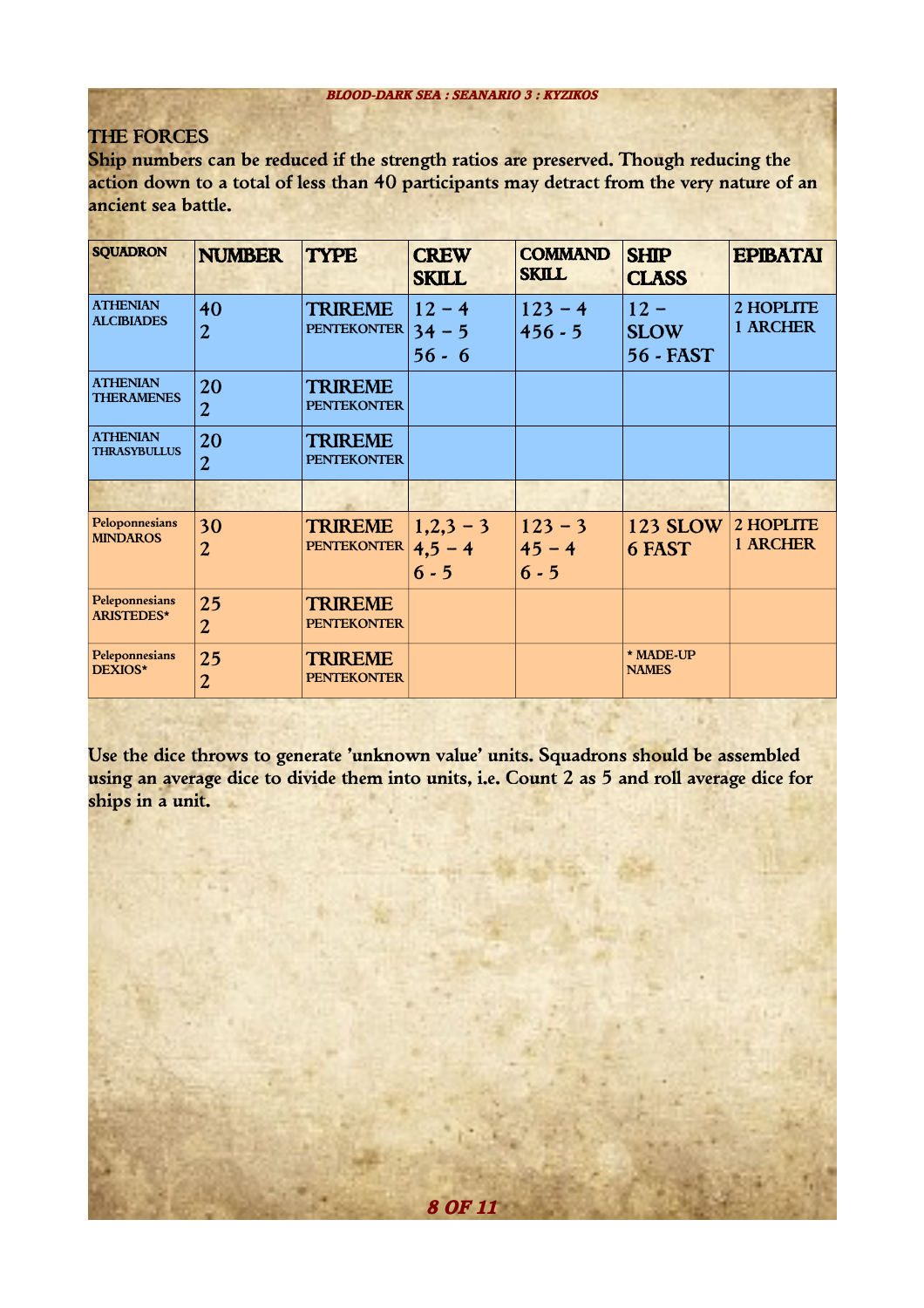### DEPLOYMENT

- 1) The Peloponnesian player makes a sketch of his fleet's configuration. Showing how each ship and squadron is deployed along a course direction/axis. Peloponnesians and Alcibiades have course due west. Thrasybullus has course due east. Theramenes has course due south. (This could be further randomised..)
- 2) At the same time the Athenian player makes fleet maps for each of his 3 squadrons.
- 3) Using the large deployment map dice to see where the Peloponnesian fleet starts. This position can allow calculation of how long it takes them to get back to shore,
- 4) The Peloponnesians are deployed in the centre of the playing area.
- 5) The separation and location of Alcibiades squadron to the Peloponnesians is established with a dice roll. 2Xd6x100m gives the separation and the squadron of Alcibiades is deployed centred on a point determined by a d6 roll as per the deployment diagram.
- 6) Throw a dice to see which of the other Athenian squadrons is visible on turn 1. The highest is the one to be deployed. The separation distance and location is determined as per (4) and the diagram.
- 7) The game starts with these three forces deployed.
- 8) Each subsequent game turn start the

Athenian must throw a  $6$  on  $d6$  to deploy his other squadron as per  $(4)$  and they must move onto the table from the edge as per their deployment map. i.e not all may arrive same turn.

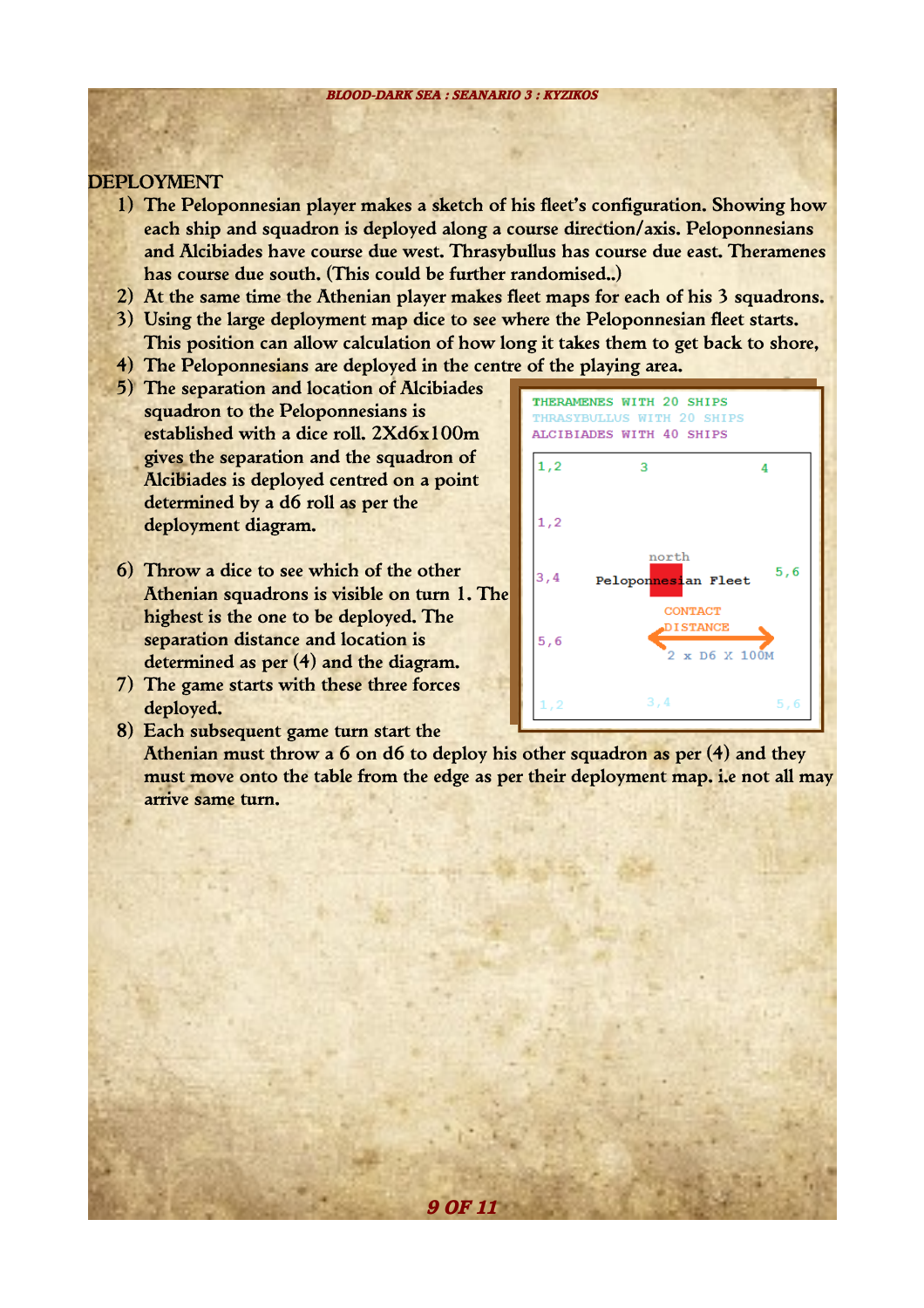

# GAME ACTION

In this phase of the action the Peloponnesians had two aims. The main aim was to escape the clutches of the Athenians and escape to the shore. The secondary aim was to damage the Athenian fleet.

#### Victory Points :

Athenian ship damaged ( $\frac{1}{2}$  ave. Dice – rounded up) points, sunk, (ave. dice) points Peloponnesian ships damaged 1 point, sunk, 2 points, escaped from table edge 3 points. C in C lost - -25% points. Sub-Cdr lost -10%.

Holder of the field gets double points for enemy sunk ships.

When one side concedes or all the enemy ships are damaged, sunk or fled then he is considered to hold the field of battle. He may not necessarily have won according to the points tally.



This means that if the Peloponnesians choose to stand and fight they can win just by giving more than they get.

Once this action is ended the players can use the tally of remaining vessels to fight the shore action.